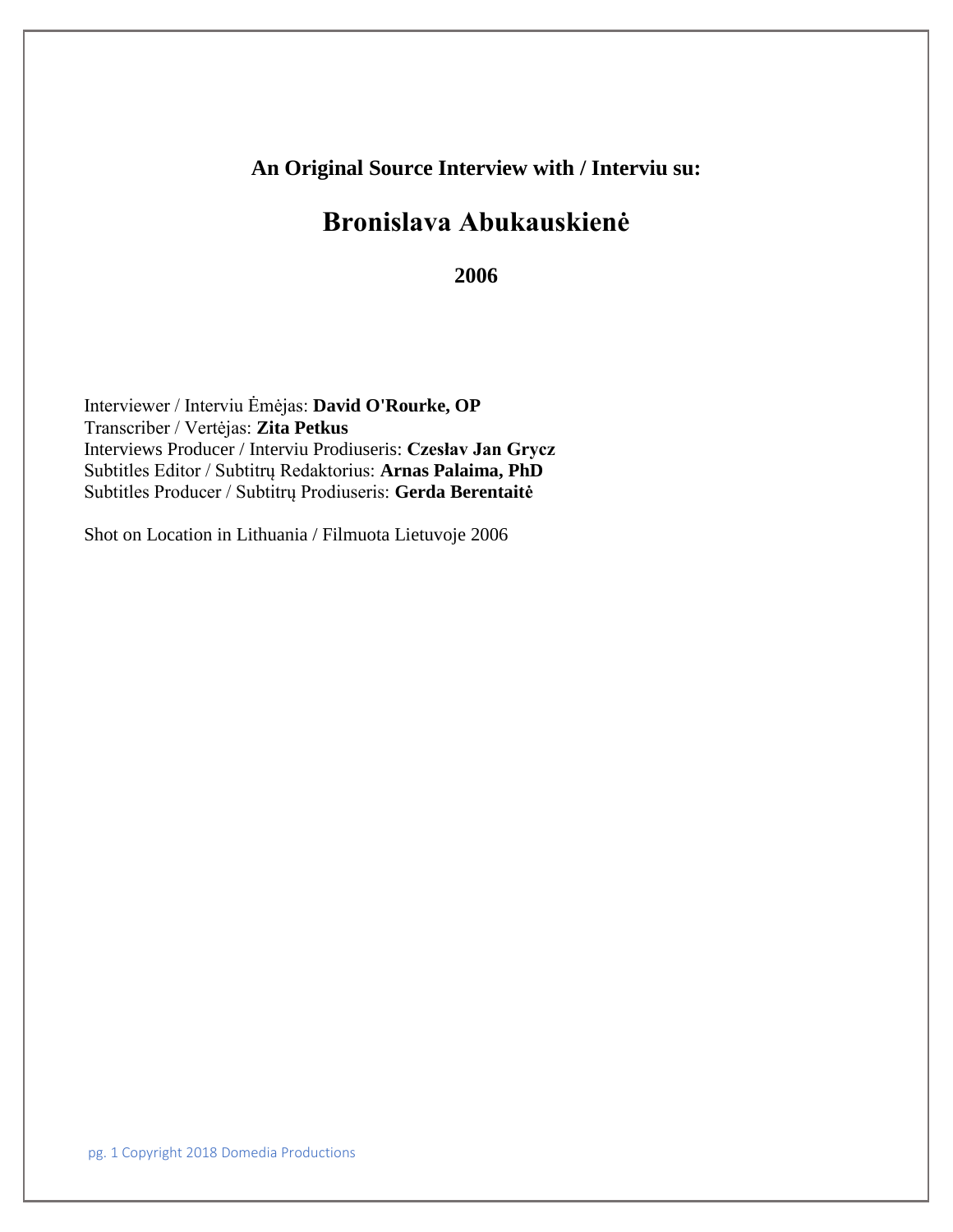## **Translation Text**

I am Bronislava Abukauskienė, Born in 1930, in the village of Remeikiai, this same village. My maiden name was Andrašytė. I was Jonas' (freedom fighter in the forest, future husband) and his associates liaison. We were friends. We knew one other from childhood. And when I was a liaison you have to be friends with someone. Then they started to take me in for interrogations. They would keep you for a couple of weeks, a week and a half or two. Then they let you go. When Jonas was registering with Soviet government (in 1952 he came out of the forest) I was in custody. I was suspicious of something because they did not interrogate me that night. They called me in for interrogation, and usually there were four interrogators. They asked me questions and you have to answer each of them. That night they brought me in for interrogation but did not interrogate me. They just ran back and forth. I thought that there was something, not like normal, then. I do not know at what time, at around 10:00 am they said that we would go to Užpaliai. We were in Dusėtai--but they did not say anything at all. Then we arrived in Užpaliai, in what was probably their headquarters. We go in, and I see Jonas and another man, his cousin, sitting there. I thought, "How can that be?" I could not believe that he/they registered. They asked me if I knew them. I answered that I knew them. How could I say that I do not know them? We grew up together. How would I not know them? I said I know them? What else they said, I do not remember. I don't know what the rank of this horrible dark Russian was, but he came to me and apologized for the interrogations. I did not answer anything when he apologized, I thought, "Thanks, you made a mess for me". Then I was told that he/they registered and let us go immediately. Later in February we registered, but I do not remember what day it was. Then we got married. They convinced us that they would forgive and not arrest.us. So we got married and lived for the time being.

#### *What year did you get married?*

In 1952, in February. I do not remember the day. It is written somewhere. I do not remember the date precisely.

#### *Was it peaceful to live? Did you really believe that everything would end this well?*

You know, we were almost convinced. They guaranteed every thing and gave us documents. Why would you not believe them? You have to believe sometimes. But this belief was stupid. Later, when his brother perished, after some time they came. We were told that someone in Dusėtai said there was someone from Vilnius or somewhere that we should meet and we were told, in jest, as we were leaving that "We won't let you" jokingly, like that. I said nothing. This was the last time I saw him. He left.

#### *Jonas registered and his brother remained in the forest?*

Yes.

*And after his brother perished, Jonas was arrested?*

Yes.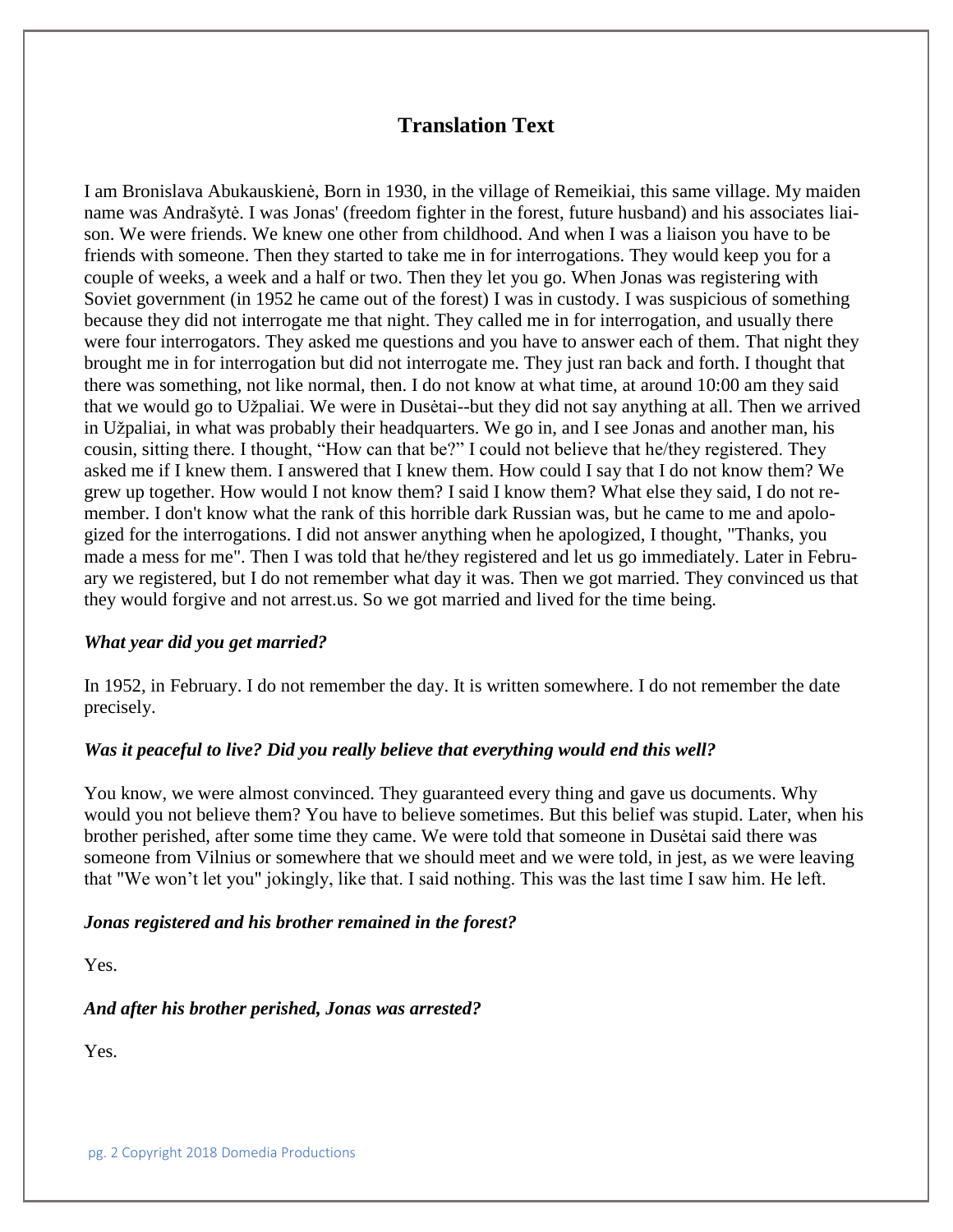## *One can come to the conclusion that Jonas was persuaded to register in order to arrest his brother. And after that, Jonas was no longer needed?*

Certainly, Jonas was no longer needed. They always said that he should persuade his brother to register. You registered, and are living free. Why should he endure hardships in the forest when he could be living free? I think that Jonas did not organize.

## *After some time you bore a daughter after Jonas' arrest?*

No, not soon, she was born in 1953.

## *And it so happened that Jonas was sentenced to 25 years?*

Yes.

*And all this time you lived alone, raised your daughter, worked in the collective farm (kolkhoz). How did you feel, how you were belittled as the wife of a bandit, the whole thing, what has stuck in your memory, what was the most painful of all this?* 

The most painful was that the local people, one's own people were cruel.

## *The Lithuanians themselves, the local people?*

Yes. There were various brigade leaders.

## *And being the wife of a freedom fighter was difficult in the collective farm (kolkhoz)?*

You should not have asked.

## *Were not some there who supported you? You said that there were some cruel local people, but not all of them were lovers of Communism?*

Not necessarily that they were lovers of Communism. Among them there were many who were very jealous. Among them, some of the brigade leaders, were very jealous. When they see that you somehow manage, then they will still stick it to you. I remember, when the collective farms were started, in order not to join a collective farm, father swept out the granaries to fulfill the norms. When you satisfy the norms- sign up for the collective farms! Still you do not sign up. Everyone resisted joining them. Then they put another levy. The granaries were swept clean, there was not even one grain for a chicken, not to speak for a human being. In Užpaliai, in order to buy bread you had to go 9 kilometers. There was a bakery there. You wait for a whole day, and it is good if you can buy a loaf of bread. There are crowds of people waiting there. It is very good if you can buy a loaf and get home with it. When the child was small, mother lived together with me. But how much can you eat of this one loaf? Next day you have to go again. Sometimes you manage for a day, next day you go again, but you have to put in your work day. I remember that I lacked six or seven workdays, so not only was I penalized for not working, but they did not credit with three years of work for these several work days. The brigade leader asked why I did not work those workdays "Because she was lazy, that's why she did not work" was the answer. How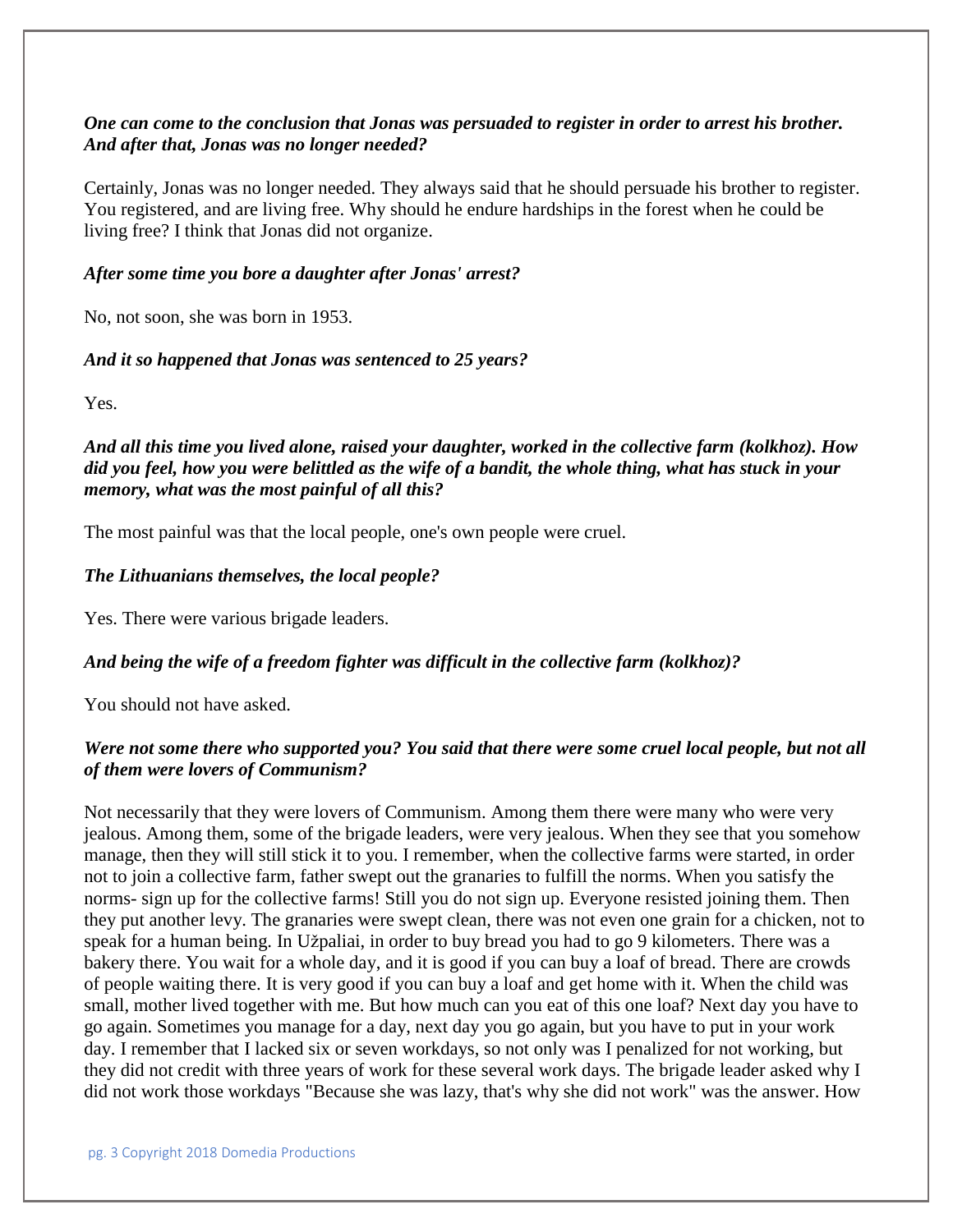can a human stand this? This man is dead already, but I cannot forgive him for this hurt. If you had not heard this with your own ears, it would have been better. This saddens you so totally. There were many such happenings.

#### *And when did you see Jonas?*

We saw each other for the first tune after the trial. When he was sentenced to death, there was no meeting. After they changed it to 25 years. The penalty was not changed for more than half a year. Then they allowed us to meet for the first time.

#### *And they deported him to the camps (gulags)?*

After some time they deported him. At first they accepted food but one time they did not accept it.

#### *He was deported?*

Yes. Then from the journey, I don't know, he dropped a letter. I got a letter saying that he was deported. Then we corresponded to some extent by letters. But then they would not allow to write these letters. I don't remember, it was long ago, how many they were allowed to write. I believe it was not every month, maybe every two or three a year, but maybe they mailed them on the side. Life was, let God not allow it, (awful).

## *Could you tell more about the most difficult times raising your daughter alone. You have told about the bread, how you stood in the bread line, more about such moments?*

Moments, there were different moments. Life was hard. Just your own people. I am not as angry at the government as the heartache caused by our own people. The government… I don't know, one time from Utena… They got the brigade leader drunk as a joke and convinced him that he should not give horses to work on my plot. They harmed me in all sorts of ways. It was already June, like now, it was maybe the middle of June. The plot has not been worked on. They do not give me horses, and that is all. Then, and then, but they do not give me the horses. You go and you ask, and they tell you, "Not today. Come back again another day." I thought that nothing would happen, so I thought to go to the director. The director said that it is the brigade leader who takes care of everything. The brigade leader takes care of things. The plot is not worked, so how would I live if I cannot plant the potatoes? "Come back in the afternoon. Someone from Utena would be here, superior to us, would come. We would talk then." I go back home. I go again in the afternoon. The director opened the door and said, "Here is Abukauskienė again." I said how would I not come? They asked me in. The one from Utena started to question how things are. "They do not give me horses, and that is all", I said. Then the one from Utena, I do not know what his duties were, said, "What do you think, not giving her horses? How would you feel if someone do such thing to you? Would you be very happy? Then the director said, "We would. We would give her horses to do it." The one from Utena said that the horses were to be there the next day so she could work on her plot until she is finished, and not to disturb her. The two were unhappy and hung their noses, how the guest from Utena could protect me? I cannot imagine how that one could protect me.. What his duties were, I do not know.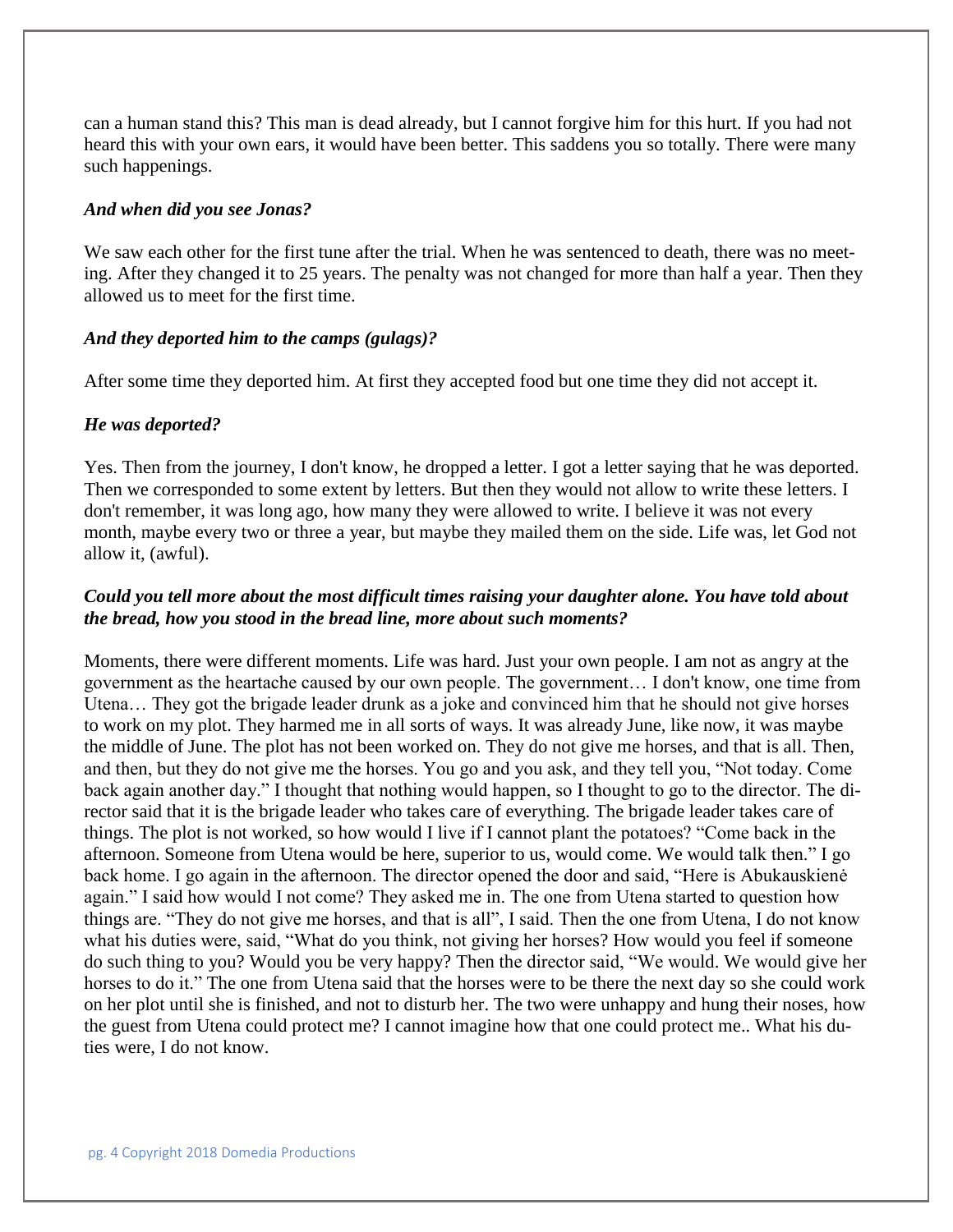#### *But they listened to him?*

Yes, he told them sternly. They gave the horses to work on the plot, but they were very displeased that I complained. I did not complain. I only went to the director to ask. What else should I have done? There was nothing that I could have done. There were various such happenings, but what can I remember? How would one tell everything?

*You said that people were forced to go to kolkhozes. People did not want to join the kolkhozes, and you still remained to live in the same house, but the land was taken away. Yes?* 

Animals, implements, everything. They took everything.

## *How does one feel when someone comes suddenly one day and takes away everything, everything now goes to the kolkhoz, it is not yours, not the land ... ?*

It is not that they come. You were told to deliver the horses, the implements, the hitches, everything. Everything. There is a saying that I felt as if hit by a sack. How can one feel when all your earned goods are taken away? They promised that everything would be shared, everybody would work, you would be able to take animals, the horses, when you need to work or go somewhere. Not only did they take away everything, they were good at telling stories. When you needed it, you could get it, but the pleasure… If one were told that everyone had to give away everything, then how would you feel? You would feel great?

## *Do you remember how it was in 1944, when the Germans retreated, when the battle lines were here and the Russians came again, what was the mood? Were the people sad that the Germans were leaving, or were they afraid of Russians since they knew what they did in 1940? What was the mood in the village?*

The mood in the family… And… in the village there were all sorts of people with various moods. For some it was good, and there were some who got on their knees and crossed themselves. It was good for them that Russians came. Moods of the people… Here, in the village there was one who got on his knees and crossed himself, "It was good that Russians came. Now we would be able to live." He was not the only one. There were more people like that.

#### *And most people?*

Most people did not want it at all.

## *The directors and the brigade leaders, were they local? Were they sent from somewhere? Were they Lithuanian, were they Russian or Jews?*

Not one of ours was Russian, and the ones who were sent, laughingly, we asked ourselves if they had drunk themselves, so that they were sent there. When they ruin a kolkhoz, then they are transferred by the region to another. The brigade leaders were local. They did not send the brigade leaders. They sent the directors.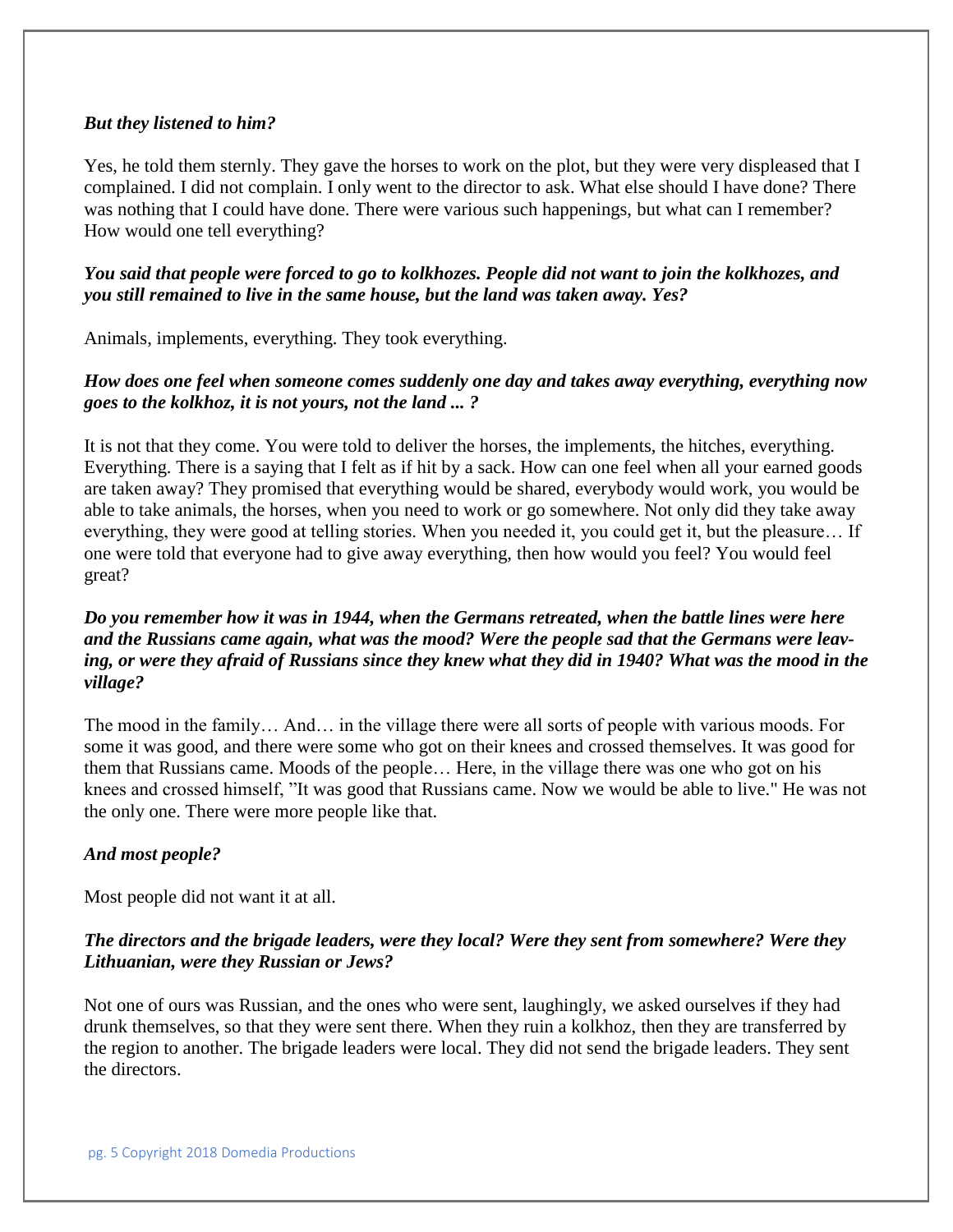## *The brigade leaders, were they of Communist leaning, or just people who had nowhere to go, who reconciled themselves with everything and chose this life?*

They wanted to be brigade leaders. They had freedom and could do as they pleased. The brigade leaders embezzled from the kolkhozes, built houses for themselves. Things were better for the brigade leaders. They could get what others could not.

## *What kind of people were the brigade leaders? Were they simple people from the village or educated people?*

Uneducated. Simple locals. Maybe somewhere there were other kinds. But I am talking about ours, the ones that I know about. They were simple people from our village. When a brigade leader commits an offense and is fired, then another one from the village is appointed. We had no outsider as a brigade leader. Directors were sent from outside. The directors were locals at the beginning. Later they were changed by the districts.

## *What year did the collectivization establish itself? How long did the people try to hold out and not go to the collective farms?*

They could not hold out for long. They could not afford to. They cleaned out the granaries. They levied taxes. So how long could one live like this? It ended soon, and later they did not resist. We ourselves enrolled in the kolchoz. There was nothing that you could do. How can you protest? We had no way to protest.

## *People who did not want to join the kolkhozes but nevertheless were forced, because the grains and everything was taken away, were they feeling like slaves because they did not work for themselves?*

How not for themselves? You were paid (irony). You work and at the end of the two years you get two or three kilos of low quality grain for a year of work… not real grain. Well, that is salary! You got a little plot, I think half a hectare, I don't remember exactly. What you are able to raise in these acres, that is your entire food. You were allowed to keep a cow.

#### *And a second cow was not permitted?*

No, under no circumstances. Only the brigade leaders could have two cows.

## *So that things would not be too good?*

Yes, yes. You could not even keep a calf, not to speak, another cow. Later, you could keep the calf. Much later, when things became a little better, when there were earnings. And when there were earnings, after some years, the kolkhozes got a bit stronger. You work and work, but still you get something. You got paid with money for workdays in rubles, so you get a couple of rubles.